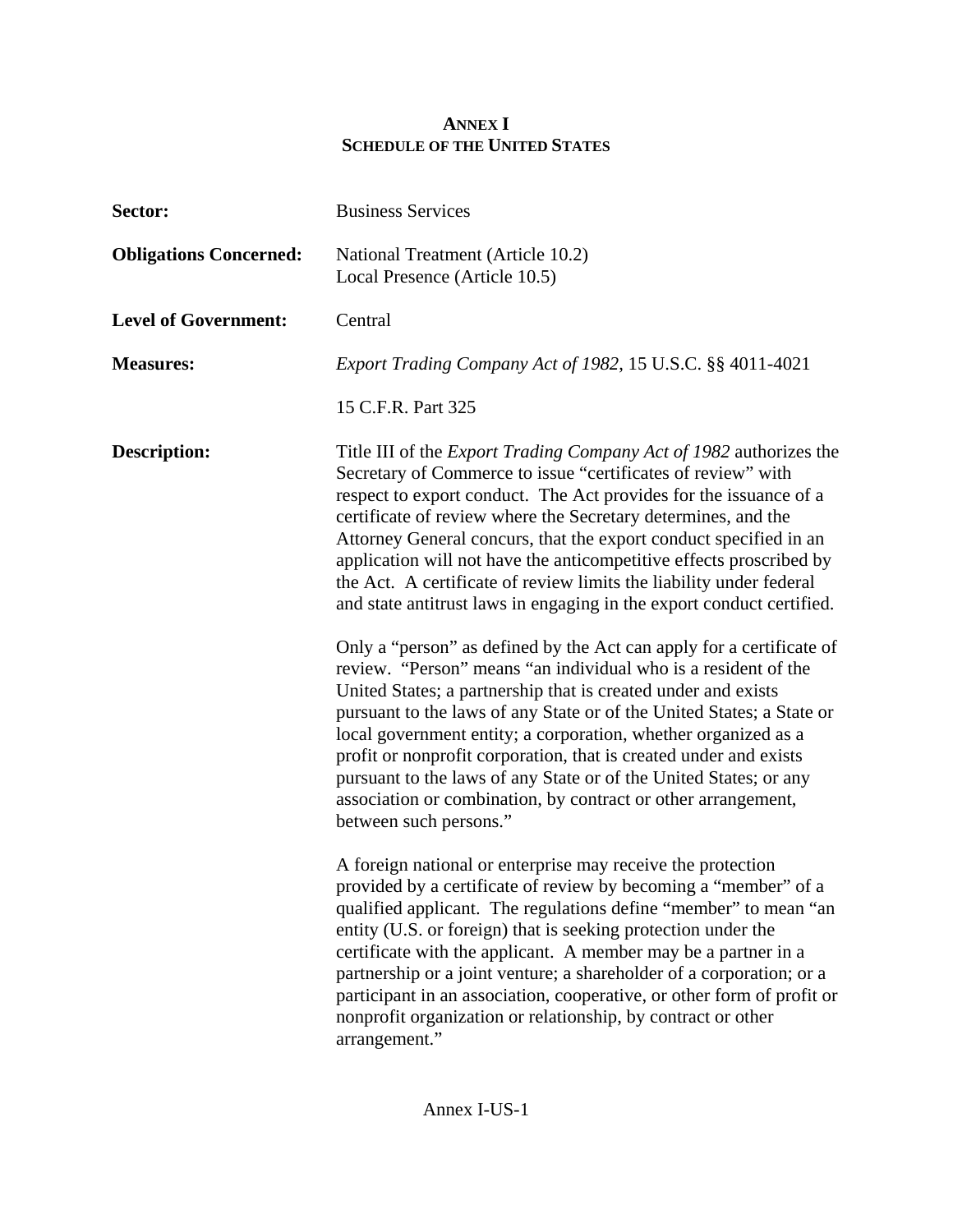| Sector:                       | <b>Business Services</b>                                                                                                                                                                                                                                                                                                                                                                                                          |  |
|-------------------------------|-----------------------------------------------------------------------------------------------------------------------------------------------------------------------------------------------------------------------------------------------------------------------------------------------------------------------------------------------------------------------------------------------------------------------------------|--|
| <b>Obligations Concerned:</b> | National Treatment (Article 10.2)<br>Local Presence (Article 10.5)                                                                                                                                                                                                                                                                                                                                                                |  |
| <b>Level of Government:</b>   | Central                                                                                                                                                                                                                                                                                                                                                                                                                           |  |
| <b>Measures:</b>              | Export Administration Act of 1979, as amended, 50 U.S.C. app. §§<br>2401-2420                                                                                                                                                                                                                                                                                                                                                     |  |
|                               | International Emergency Economic Powers Act, 50 U.S.C. §§<br>1701-1706                                                                                                                                                                                                                                                                                                                                                            |  |
|                               | Export Administration Regulations, 15 C.F.R. Parts 730 through<br>774                                                                                                                                                                                                                                                                                                                                                             |  |
| <b>Description:</b>           | With some limited exceptions, exports and reexports of<br>commodities, software, and technology subject to the Export<br>Administration Regulations require a license from the Bureau of<br>Industry and Security, U.S. Department of Commerce (BIS).<br>Certain activities of U.S. persons, wherever located, also require a<br>license from BIS. An application for a license must be made by a<br>person in the United States. |  |
|                               | In addition, release of controlled technology to a foreign national<br>in the United States is deemed to be an export to the home country<br>of the foreign national and requires the same written authorization<br>from BIS as an export from the territory of the United States.                                                                                                                                                |  |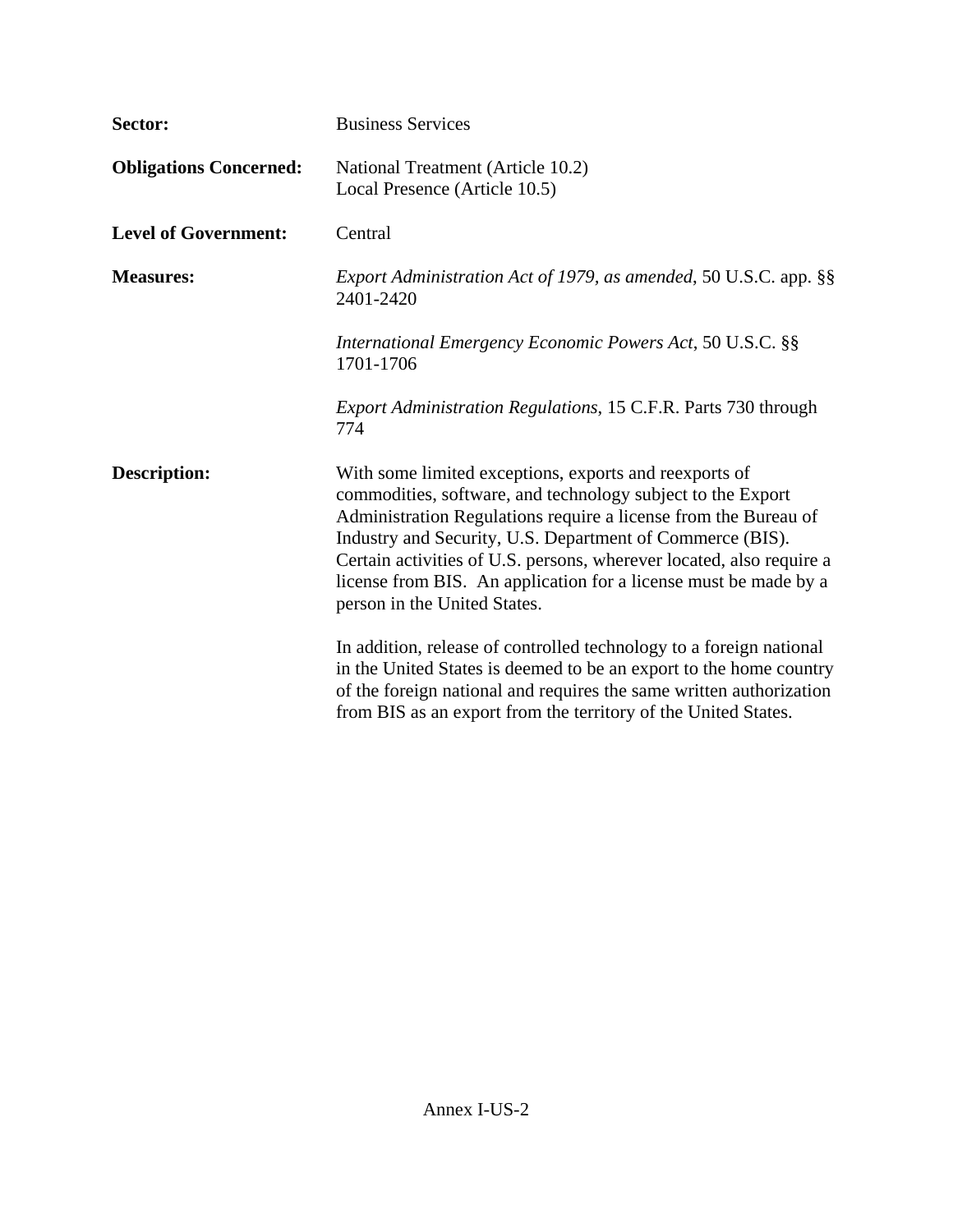| Sector:                       | Air Transportation                                                                                                                                                                                                                                                                                                                                                                                                                                                                                                                                                                                                                                                                                                                                                                                                                                                                                                         |  |  |
|-------------------------------|----------------------------------------------------------------------------------------------------------------------------------------------------------------------------------------------------------------------------------------------------------------------------------------------------------------------------------------------------------------------------------------------------------------------------------------------------------------------------------------------------------------------------------------------------------------------------------------------------------------------------------------------------------------------------------------------------------------------------------------------------------------------------------------------------------------------------------------------------------------------------------------------------------------------------|--|--|
| <b>Obligations Concerned:</b> | National Treatment (Article 10.2)<br>Most-Favored-Nation Treatment (Article 10.3)<br>Local Presence (Article 10.5)                                                                                                                                                                                                                                                                                                                                                                                                                                                                                                                                                                                                                                                                                                                                                                                                         |  |  |
| <b>Level of Government:</b>   | Central                                                                                                                                                                                                                                                                                                                                                                                                                                                                                                                                                                                                                                                                                                                                                                                                                                                                                                                    |  |  |
| <b>Measures:</b>              | 49 U.S.C., Subtitle VII, Aviation Programs<br>49 U.S.C. § 41703                                                                                                                                                                                                                                                                                                                                                                                                                                                                                                                                                                                                                                                                                                                                                                                                                                                            |  |  |
|                               | 14 C.F.R. Part 375                                                                                                                                                                                                                                                                                                                                                                                                                                                                                                                                                                                                                                                                                                                                                                                                                                                                                                         |  |  |
| <b>Description:</b>           | $1_{-}$<br>Authorization from the Department of Transportation is<br>required for the provision of specialty air services in the territory<br>of the United States.*                                                                                                                                                                                                                                                                                                                                                                                                                                                                                                                                                                                                                                                                                                                                                       |  |  |
|                               | "Foreign civil aircraft" require authority from the<br>2.<br>Department of Transportation to conduct specialty air services in<br>the territory of the United States. "Foreign civil aircraft" are<br>aircraft of foreign registry or aircraft of U.S. registry that are<br>owned, controlled, or operated by persons who are not citizens or<br>permanent residents of the United States (14 C.F.R. § 375.1).<br>Under 49 U.S.C. § 40102(15), a citizen of the United States<br>means an individual who is a U.S. citizen or a partnership in which<br>each member is a U.S. citizen or a U.S. corporation of which the<br>president and at least two-thirds of the board of directors and other<br>managing officers are U.S. citizens, which is under the actual<br>control of U.S. citizens, and in which at least 75 percent of the<br>voting interest in the corporation is owned or controlled by U.S.<br>citizens. |  |  |
|                               | *A person of Bahrain will be able to obtain such an authorization<br>given Bahrain's acceptance of the U.S. definition of specialty air in<br>Chapter 10 (Cross-Border Trade in Services).                                                                                                                                                                                                                                                                                                                                                                                                                                                                                                                                                                                                                                                                                                                                 |  |  |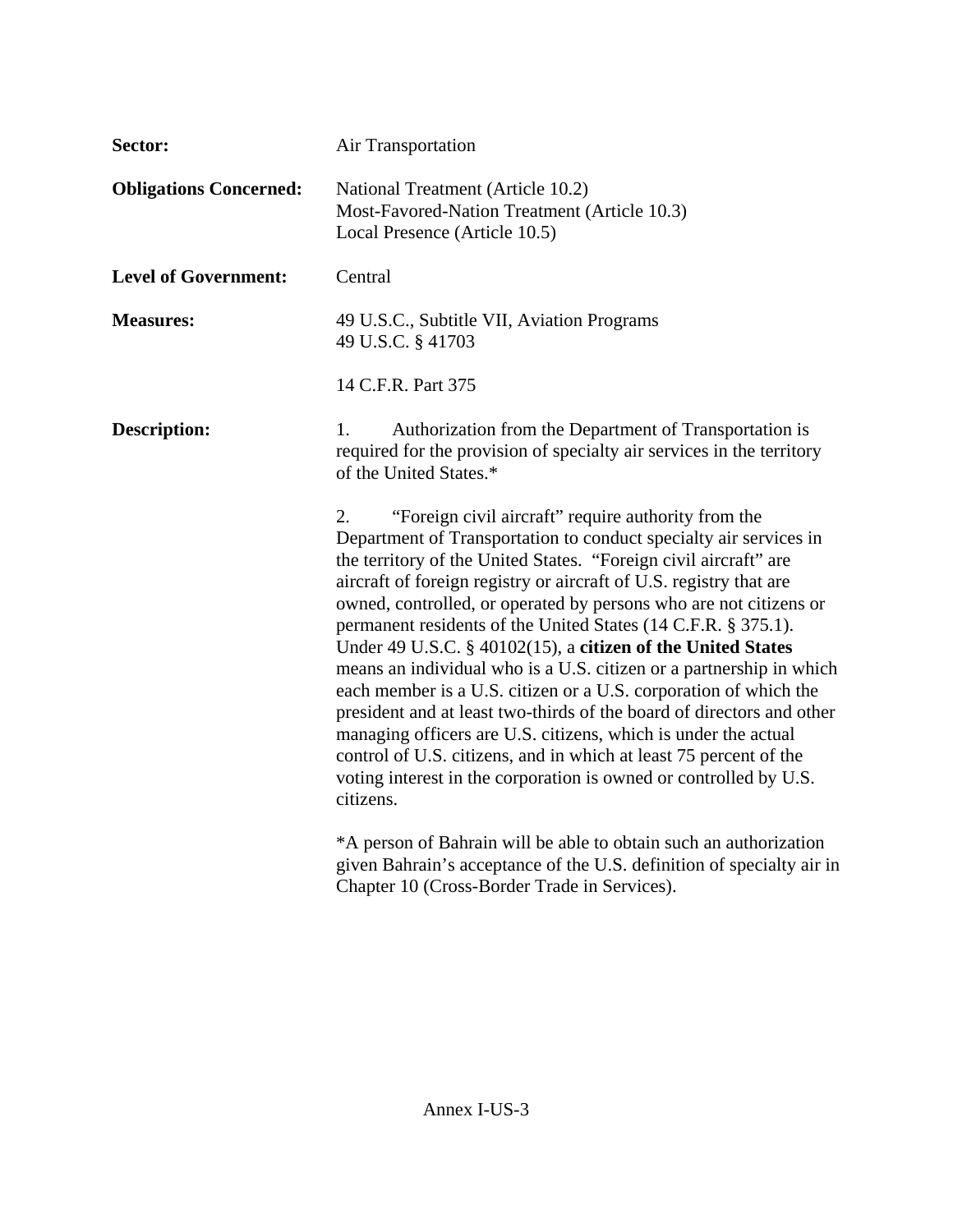| Sector:                       | <b>Transportation Services - Customs Brokers</b>                                                                                                                                                                                                                                                                                                                                                                                                     |
|-------------------------------|------------------------------------------------------------------------------------------------------------------------------------------------------------------------------------------------------------------------------------------------------------------------------------------------------------------------------------------------------------------------------------------------------------------------------------------------------|
| <b>Obligations Concerned:</b> | National Treatment (Article 10.2)<br>Local Presence (Article 10.5)                                                                                                                                                                                                                                                                                                                                                                                   |
| <b>Level of Government:</b>   | Central                                                                                                                                                                                                                                                                                                                                                                                                                                              |
| <b>Measures:</b>              | 19 U.S.C. $\S$ 1641(b)                                                                                                                                                                                                                                                                                                                                                                                                                               |
| Description:                  | A customs broker's license is required to conduct customs business<br>on behalf of another person. Only U.S. citizens may obtain such a<br>license. For greater certainty, a corporation, association, or<br>partnership established under the law of any state may receive a<br>customs broker's license if at least one officer of the corporation or<br>association, or one member of the partnership, holds a valid<br>customs broker's license. |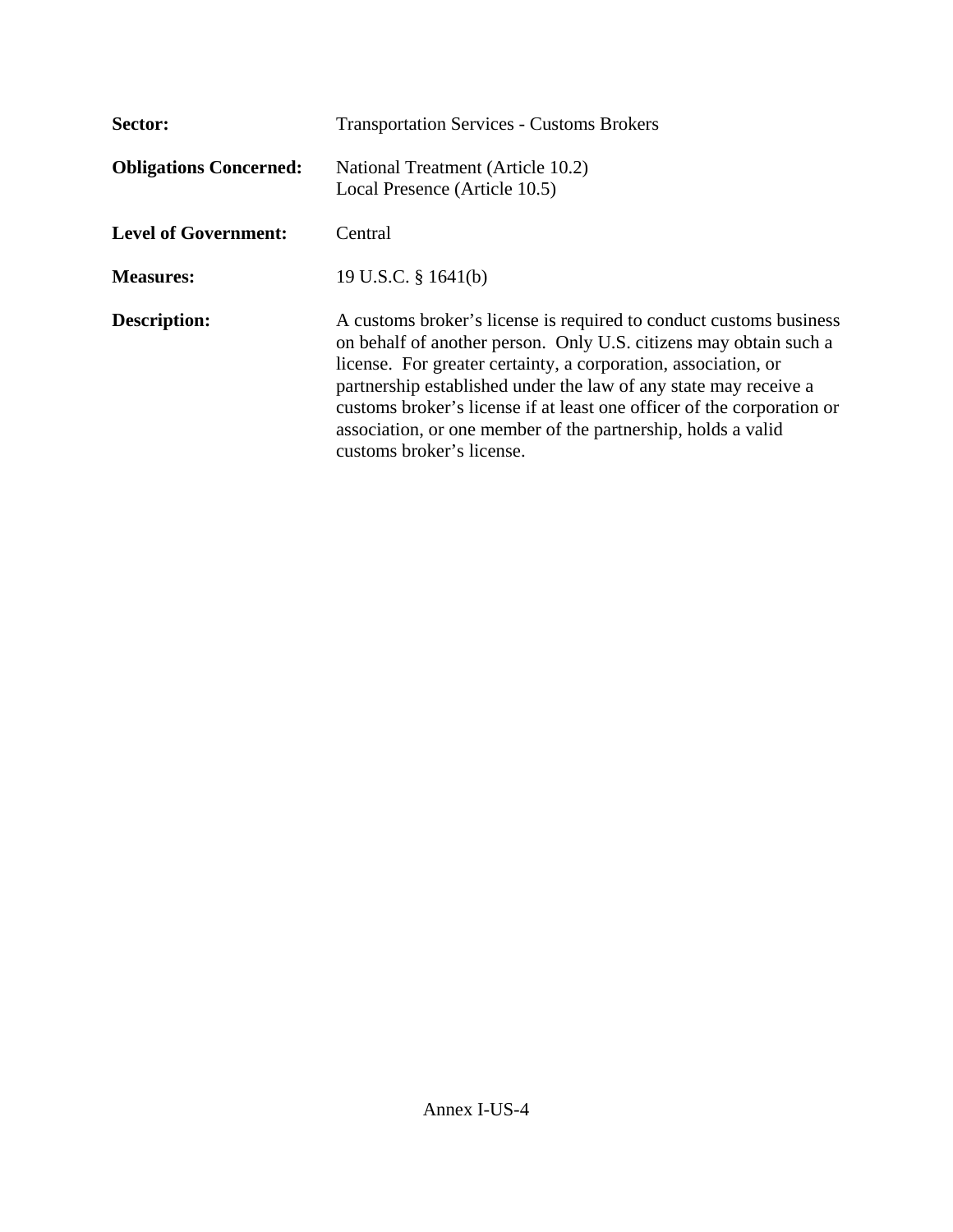| Sector:                       | Professional Services - Patent Attorneys, Patent Agents, and Other<br>Practice before the Patent and Trademark Office |                                                                                                                                                                                                                                                                                                                                                                                                                                                                                                                   |  |  |  |
|-------------------------------|-----------------------------------------------------------------------------------------------------------------------|-------------------------------------------------------------------------------------------------------------------------------------------------------------------------------------------------------------------------------------------------------------------------------------------------------------------------------------------------------------------------------------------------------------------------------------------------------------------------------------------------------------------|--|--|--|
| <b>Obligations Concerned:</b> | National Treatment (Article 10.2)<br>Most-Favored-Nation Treatment (Article 10.3)<br>Local Presence (Article 10.5)    |                                                                                                                                                                                                                                                                                                                                                                                                                                                                                                                   |  |  |  |
| <b>Level of Government:</b>   | Central                                                                                                               |                                                                                                                                                                                                                                                                                                                                                                                                                                                                                                                   |  |  |  |
| <b>Measures:</b>              |                                                                                                                       | 35 U.S.C. Chapter 3 (practice before the U.S. Patent and<br>Trademark Office)                                                                                                                                                                                                                                                                                                                                                                                                                                     |  |  |  |
|                               | 37 C.F.R. Part 10 (representation of others before the U.S. Patent<br>and Trademark Office)                           |                                                                                                                                                                                                                                                                                                                                                                                                                                                                                                                   |  |  |  |
| <b>Description:</b>           | As a condition to be registered to practice for others before the<br>U.S. Patent and Trademark Office (USPTO):        |                                                                                                                                                                                                                                                                                                                                                                                                                                                                                                                   |  |  |  |
|                               | (a)                                                                                                                   | a patent attorney must be a U.S. citizen or an alien lawfully<br>residing in the United States $(37 \text{ C.F.R. } § 10.6(a))$ ;                                                                                                                                                                                                                                                                                                                                                                                 |  |  |  |
|                               | (b)                                                                                                                   | a patent agent must be a U.S. citizen, an alien lawfully<br>residing in the United States, or a non-resident who is<br>registered to practice in a country that permits patent agents<br>registered to practice before the USPTO to practice in that<br>country; the latter is permitted to practice for the limited<br>purpose of presenting and prosecuting patent applications<br>of applicants located in the country in which he or she<br>resides $(37 \text{ C.F.R. } § 10.6(c))$ ; and                    |  |  |  |
|                               | (c)                                                                                                                   | a practitioner in trademark and non-patent cases must be an<br>attorney licensed in the United States, a "grandfathered"<br>agent, an attorney licensed to practice in a country that<br>accords equivalent treatment to attorneys licensed in the<br>United States, or an agent registered to practice in such a<br>country; the latter two are permitted to practice for the<br>limited purpose of representing parties located in the<br>country in which he or she resides (37 C.F.R. § 10.14(a)-<br>$(c)$ ). |  |  |  |